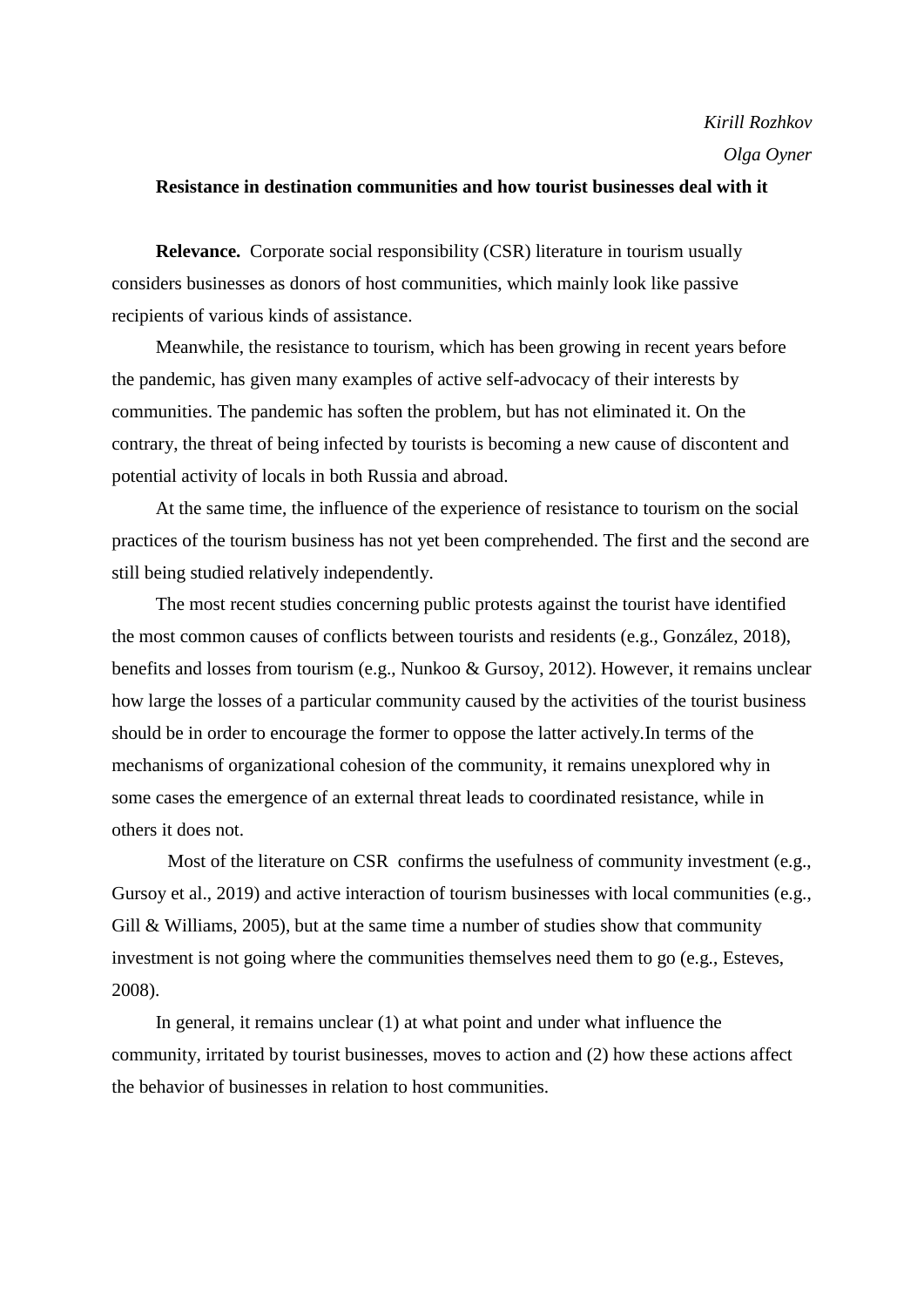**Purpose.** The study identifies the factors that determine the scale and forms of the active (behavioral) reaction of host communities to the tourist businesses that irritate them and how this reaction affects the strategies of the tourist businesses.

**Methodology.** Qualitative empirical research was based on multi-case study approach (Eisenhardt & Graebner, 2007), which facilitates the comparison of several cases while paying attention to the limited and unchanging set of phenomena/variables in each case.

This empirical study considers attempts to implement three Russian events in five destination communities (one of the projects was attempted in three communities) that provoked negative reactions among their representatives in all cases. 120 publications from a range of data sources were used, including advertisement for the projects, interviews with the organizers, parliamentary debates, official statements, press releases, media reports, resident forums, NGO sites, and public letters.

At the first stage, the reactions of the host communities (the content of the set of statements and the set and sequence of actions) in relation to tourist businesses were analyzed and compared.

At the second stage of the study, the strategies of the tourism business undertaken in response to the statements and actions of local communities were identified and compared.

**Results.** The analysis revealed 4 types of perceptual and behavioral reactions of host communities to tourism businesses: (1) direct damage and mobilization of opponents of the project with the involvement of the authorities; 2) negative externality, lack of mobilization and demands for compensations by the authorities; 3) positive externality, lack of mobilization and passivity of the authorities; and 4) direct benefit, lack of mobilization and support of the tourist business by the authorities.

The parallel analysis revealed 4 types of response strategies of tourist businesses aimed at value and organizational adjustments with host communities: (1) relocation ; (2) prevention of mobilization of opponents and compensation of losses due to investments in non-core assets; (3) mobilization of supporters and involvement of community resources in the main business process; (4) lack of actions for organizational and value convergence.

The results obtained were presented in the form of strategic matrices.